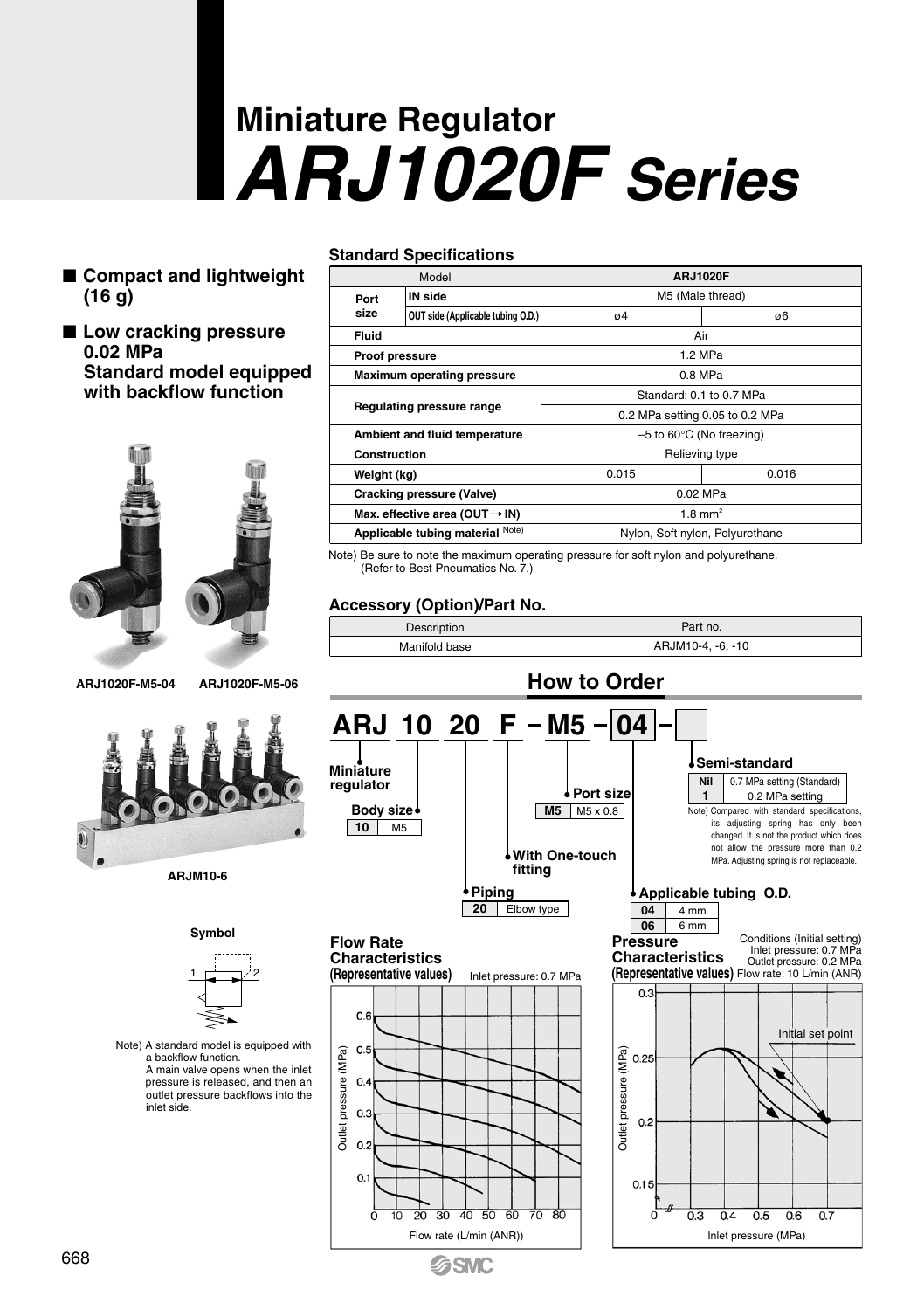### **Miniature Regulator** *ARJ1020F Series*

#### **Construction/Dimensions**





**Dimensions**

| No.                     | Description             | Material     | Note                      |  |
|-------------------------|-------------------------|--------------|---------------------------|--|
| 1                       | Body                    | PBT          |                           |  |
| $\overline{\mathbf{2}}$ | Valve guide             | <b>Brass</b> | Electroless nickel plated |  |
| 3                       | Piston                  | Polyacetal   |                           |  |
| 4                       | <b>Bonnet</b>           | <b>Brass</b> | Electroless nickel plated |  |
| 5                       | Knob                    | <b>Brass</b> | Electroless nickel plated |  |
| 6                       | <b>Adjusting spring</b> | Steel wire   | Zinc chromated            |  |
| 7                       | Valve                   | <b>Brass</b> | Rubber lining             |  |
| 10                      | Nipple                  | <b>Brass</b> | Electroless nickel plated |  |

## **Panel mounting hole**  $\ddot{\phantom{0}}$ Max. 2.5t

| <b>Replacement Parts</b> |  |
|--------------------------|--|
|--------------------------|--|

| No. | Description | Material                      | Part no.   |  |
|-----|-------------|-------------------------------|------------|--|
|     | Valve       | Brass, HNBR                   | 13434-30#1 |  |
| 8   | Gasket      | Stainless steel<br><b>NRR</b> | P233014-04 |  |
| 9   | Spring      | Stainless steel               | 134313     |  |

∗ When replacing valves and springs, remove nipple first. Note that adhesive is applied to the nipple portion.

| <b>PHILLIPIO</b> |    |      |  |          |   |                         |     |                     |    |                   |
|------------------|----|------|--|----------|---|-------------------------|-----|---------------------|----|-------------------|
| Model            | -  |      |  |          |   |                         | G   | $\blacksquare$<br>ш |    | $\mathbf{z}$<br>N |
| ARJ1020F-M5-04   | 21 | 10.4 |  | M5 x 0.8 | 6 | 10.6<br>Width<br>across | 3.5 | 15.5                | 50 |                   |
| ARJ1020F-M5-06   | 22 | 12.8 |  |          |   | flats: $10$ )           |     |                     |    |                   |

#### **Manifold Base (Option)/Dimensions**

 $\overline{16}$ ශි







| Manifold<br>base part no. | Δ<br>Stations dimension dimension |     | в   |  |
|---------------------------|-----------------------------------|-----|-----|--|
| <b>ARJM10-4</b>           |                                   | 90  | 82  |  |
| <b>ARJM10-6</b>           | 6                                 | 130 | 122 |  |
| <b>ARJM10-10</b>          | 10                                | 210 | 202 |  |

#### **Precautions Be sure to read this before handling the products. Refer to back page 50 for Safety Instructions and pages 387 to 391 for Precautions on every series.**

#### **Piping**

#### **Warning**

**1.** To connect the IN side, hold the valve guide at its wrench flats (opposite side 10) and tighten it at the recommended torque of 1.0 to 1.5 N·m. (The recommended torque when using a tightening tool to tighten an additional 1/6 to 1/4 turn after tightening by hand) Excessive torque or holding it at an

area other than the specified portion may result in a malfunction. **2.** While piping to products or operating

the knob, ensure that an excess bending moment should not be applied to a product, because it may result in damage.

#### **Mounting/Adjustment**

#### **Warning**

**1.** Set up the regulator while verifying the pressure that is indicated on the inlet and the outlet pressure gauges. Turning the knob excessively could damage the internal parts.

#### **Caution**

**1.** Release the lock to adjust the pressure. After the adjustment, engage the lock. Failure to observe this procedure could damage the knob or cause the outlet pressure to fluctuate. <Lock operating method>

Loosen the lock nut to unlock it, and tighten it to lock it.

**2.** This product can be used as a check regulator by installing it between solenoid valve and actuator.

#### **Selection**

#### **Caution**

**1.** When operating at an inlet pressure lower than the inlet pressure used in the flow rate characteristics graph, the pressure drop on the outlet side may be greater. Therefore, be sure to conduct testing using the actual equipment.

For pressure control equipment selection, refer to page 123 in the "Product Selection Guide."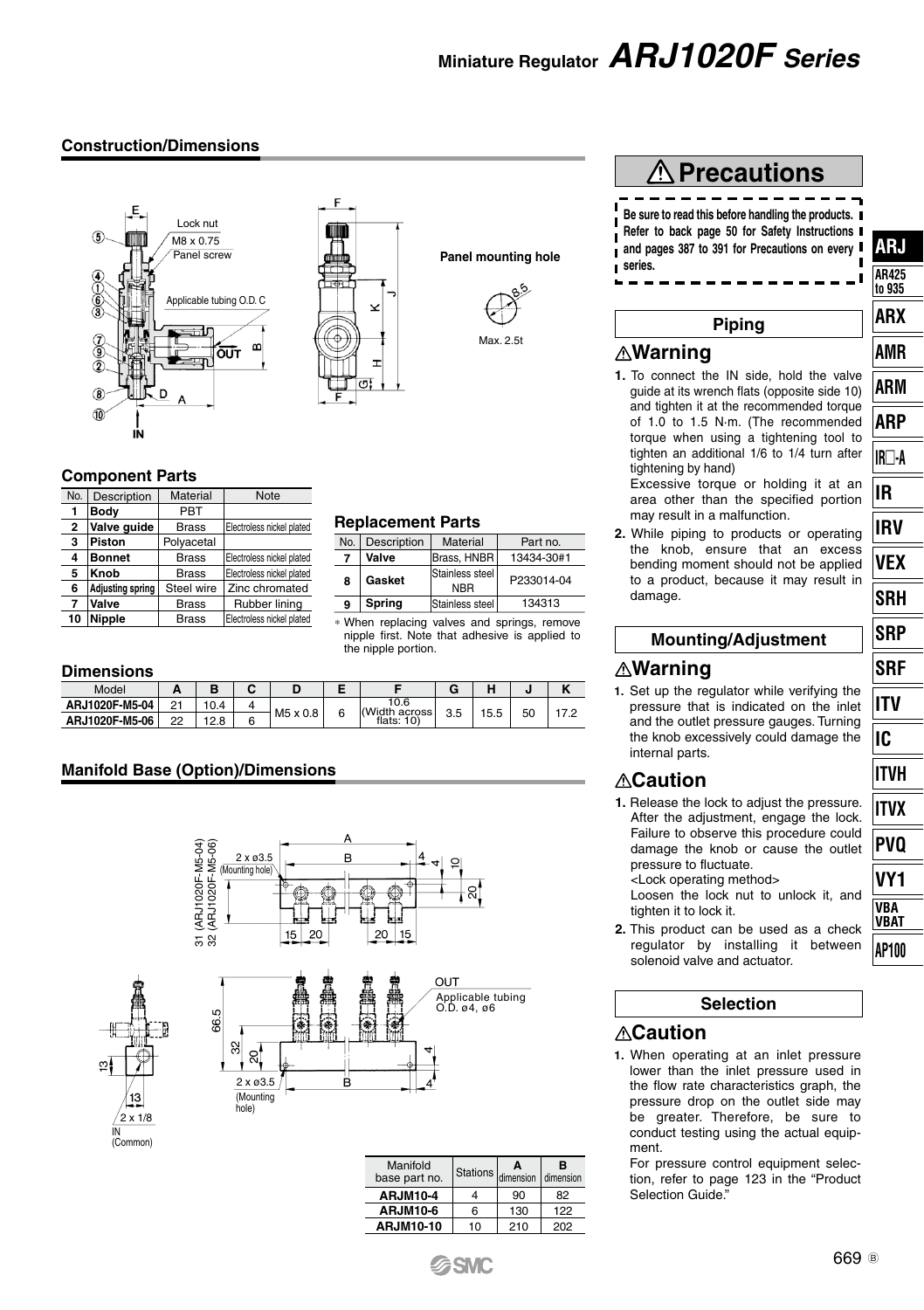# **Miniature Regulator** *ARJ210 Series*

- **Lightweight body made of aluminum (60 g)**
- **Two types of piping connections provided for the IN side: 1/8 (male thread) and M5 (female thread)**



#### **ARJ210-M5BG**

**Symbol**



#### **Standard Specifications**

| Model                         |          | ARJ210-M5                                   |  |  |
|-------------------------------|----------|---------------------------------------------|--|--|
| Port size                     | IN side  | 1/8 (Male thread), M5 x 0.8 (Female thread) |  |  |
|                               | OUT side | M5 x 0.8 (Female thread 2 pcs.)             |  |  |
| Fluid                         |          | Air                                         |  |  |
| <b>Proof pressure</b>         |          | $1.2$ MPa                                   |  |  |
| Maximum operating pressure    |          | $0.8$ MPa                                   |  |  |
| Regulating pressure range     |          | Standard: 0.2 to 0.7 MPa                    |  |  |
|                               |          | 0.2 MPa setting 0.05 to 0.2 MPa             |  |  |
| Pressure gauge port size      |          | M5 x 0.8 (Female thread)                    |  |  |
| Ambient and fluid temperature |          | $-5$ to 60 $\degree$ C (No freezing)        |  |  |
| Construction                  |          | Relieving type                              |  |  |
| Weight (kg)                   |          | 0.06                                        |  |  |

#### **Accessory (Option)/Part No.**

| <b>Bracket</b>                                                                   | 134856    |  |  |
|----------------------------------------------------------------------------------|-----------|--|--|
| Pressure gauge Note)                                                             | G27-10-R1 |  |  |
| Note) When ordering the pressure gauge, a socket assembly (134828A) is required. |           |  |  |

Note) When ordering the pressure gauge, a socket assembly (134828A) is required. When installing a pressure gauge, the socket assembly must be fixed and installed to prevent the thread from breaking. 0.2 MPa specification is not available for G27.



X209 is with backflow function.

A main valve opens when the inlet pressure is released, and then an outlet pressure backflows into the inlet side.

X209 is a product with pressure gauge (G27-10-M-X202). The symbol "G" for accessory is not necessary.

#### **Flow Rate**

### **Characteristics**



**GSMC**